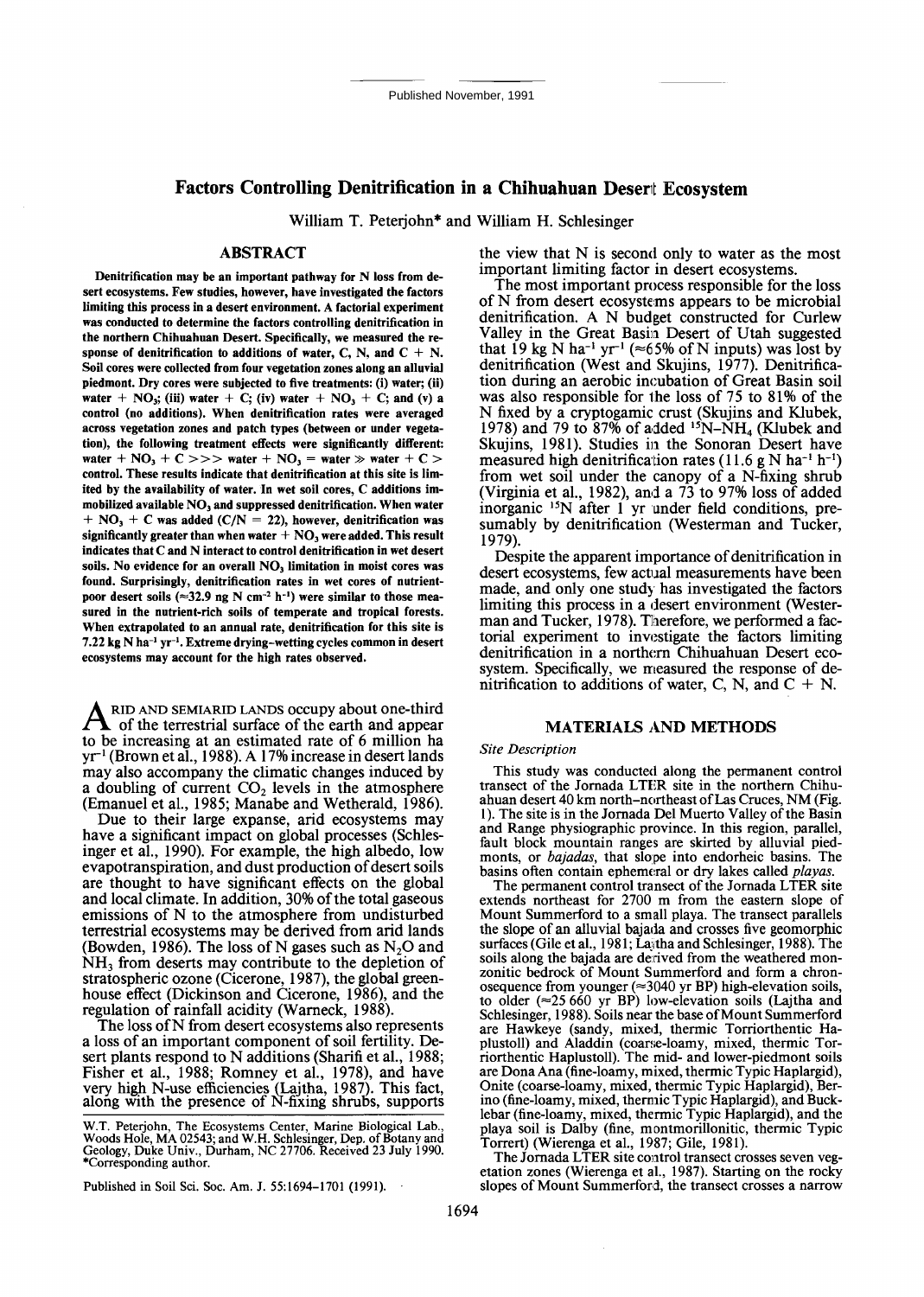

Fig. 1. Location of the study site and sample transect. Contour intervals are 15.24 m (50 ft).

shrubland dominated by turpentine bush *(Ericamera laricifolia* Gray) followed by two upper grassland communities dominated by black gramma *(Bouteloua eriopoda* Torr.) and fluffgrass *(Erioneuron pulchellum* H.B.K.). Downslope, the transect crosses a creosotebush *(Larrea tridentata* DC.) shrubland that grades into a wide lower grassland community dominated by red threeawn *[Aristida purpurea* var. *longiseta* (Steud.)] Finally, the transect crosses a narrow shrubland dominated by honey mesquite *(Prosopis glandulosa* Torr.) and ends in a grassy playa dominated by vine mesquite *(Panicum obtusum* H.B.K.).

The Jornada LTER site has an arid climate. The mean annual rainfall is 230 mm, of which 53% occurs between 1 July and 30 September (U.S. Department of Commerce, 1965). Yearly pan evaporation in nearby Las Cruces, NM, averages 239 cm (Kunkel et al., 1988). The mean annual temperature is 14.8 °C. The highest maximum monthly temperature is 35 °C occurring in July and the lowest is 13.4 °C occurring in December and January (U.S. Department of Commerce, 1965).

### *Field Sampling Design and Protocol*

For this study, we sampled four vegetation zones along the LTER control transect: the upper grassland, creosotebush shrubland, lower grassland, and playa. These zones correspond directly to those identified by Wierenga et al. (1987) except that the two upper grassland communities were combined into one zone. Within each vegetation zone, we collected samples along five equally spaced 100-m transects (Fig. 2). The distance between sample transects was directly proportional to the width of each vegetation zone and so varied between zones. Sample transects were aligned perpendicular to the LTER control transect and were oriented in an east-southeasterly direction. Along each sample transect we collected two intact soil cores at 20-m intervals: one from beneath the nearest patch of the dominant vegetation type (grass clump or creosotebush) and the other from the nearest bare area. An equal number of cores were collected from between and under vegetation in order to examine the spatial variability caused by islands of soil fertility (Barth and Klemmedson, 1978; Charley and West, 1975, 1977). In total, 200 soil cores were collected; 50 were obtained from each vegetation zone (25 under vegetation and 25 between vegetation).

Soil cores were collected over an 8-d period during the dry season by driving  $6.35 \times 20$  cm coring tubes into the soil



Fig. 2. Sampling design used to collect intact soil cores. Samples were collected at  $20$ -m intervals from under the canopy of the closest patch of dominant vegetation and from the closest patch of exposed soil.

with a sledgehammer. Coring tubes were constructed from schedule 40 polyvinyl chloride pipe that had been perforated with about  $\approx 50$  2-mm holes. The perforations facilitated gas diffusion (Burton and Beauchamp, 1984) and the large volume of the soil core ensured reliable estimates of natural denitrification rates (Parkin et al., 1987). Coring tubes were fitted with a steel cutting shoe on one end and a steel cap on the other before being driven into the ground. Surface litter was removed prior to sampling. To minimize disturbance to the soil core, the inside diameter of the cutting shoe was slightly less than the coring tube (Swallow et al., 1987). The length of the soil core relative to the length of the coring apparatus was used to determine soil compaction. Compaction ranged from 4 to 7% and appeared to depend on soil texture. After each coring tube was excavated, a plastic lid was placed over each end and the whole core was encased in two layers of undyed nylon stocking material. No rainfall occurred for an extended period prior to the time of sampling, which resulted in soils ranging in moisture content from about 0.01 to 0.08 kg kg-'. Cores were returned to the laboratory on the day of collection and were stored in their dry condition for  $<$ 10 d.

#### *Laboratory Procedures and Analyses*

To determine the factors limiting denitrification in this ecosystem, a factorial experiment using the intact soil cores was conducted in the laboratory. We randomly assigned five replicate soil cores from each vegetation zone and patch type (between and under vegetation) to one of five treatments. The five treatments consisted of: (i) 100 mL of distilled water (equivalent to a 31.5-mm rainstorm); (ii) 100 mL of a so-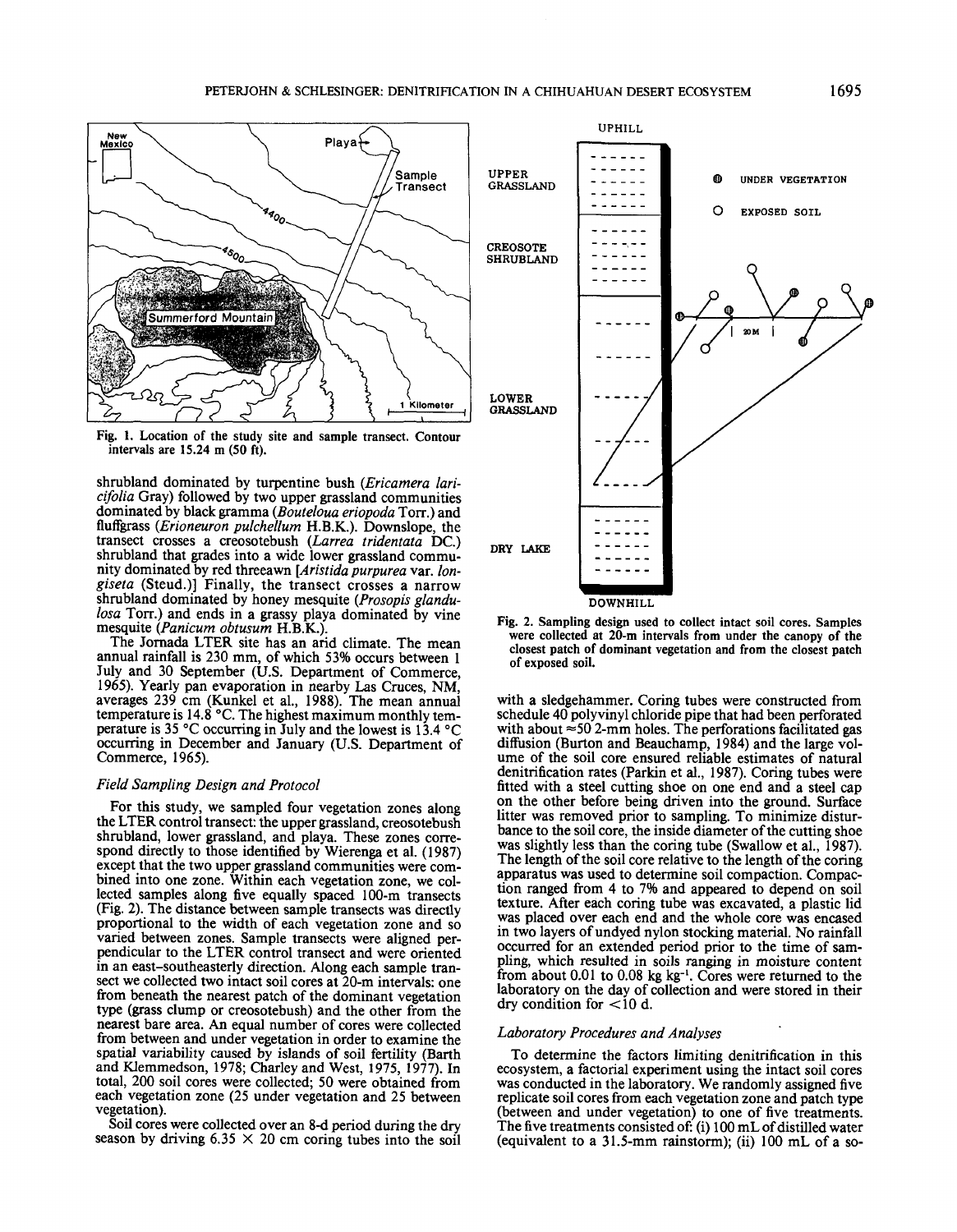lution containing 134.8 mg N L<sup>-1</sup> as KNO<sub>3</sub> ( $\approx$ 4 × background  $NO<sub>3</sub>$ -N levels); (iii) 100 mL of a solution containing 2.94 g C L<sup>-1</sup> as dextrose ( $\approx$  4  $\times$  background available-C levels); (iv) 100 mL of a solution containing both C and N in the same amounts used in Treatments 2 and 3 ( $C/N = 21.8$ ); and  $(v)$  a control with no additions to the dry soil.

The experiment was run in four batches, each consisting of the 50 cores from a given vegetation zone. For each batch of samples, all soil cores were allowed to acclimate to treatment conditions for 24 h before denitrification rates were measured.

After sealing the soil cores in airtight chambers constructed of 7.62  $\times$  21 cm polyvinyl chloride pipe, the denitrification rates were measured using the acetylene block technique (Tiedje et al., 1989; Parkin et al., 1987, 1984; Parkin, 1987). The top of each chamber was fitted with a rubber septum to allow gas samples to be taken. We injected enough CaC<sub>2</sub>-generated  $C_2H_2$  into each chamber to achieve a  $C_2H_2$ partial pressure of  $\approx 10$  kPa. The C<sub>2</sub>H<sub>2</sub> was circulated by pumping with a 60-mL syringe, and then an initial 20-mL sample was taken. Following the initial sampling, the remaining overpressure in each chamber was vented through a syringe needle to the atmosphere. After 10 h, 20 mL of  $\bar{N}_2$ was injected into each chamber, circulated by syringe pumping, and a final sample was taken. The linearity of the denitrification rate was determined for four soil cores by sampling four times during a 10-h period. Gas samples and certified standards of  $N<sub>2</sub>O$  were stored for later analysis in 12-mL evacuated vials.

After the final gas sample was collected, the headspace volume with the core in place and the mass of each soil core were measured. A subsample of the soil was also taken for water-content determination. The headspace volume of each chamber with the core in place was determined by injecting 50 mL of air and measuring the pressure increase with a pressure transducer (Parkin et al., 1984). The headspace volume was  $\approx$ 450 mL. The percentage of water in the soil samples was determined gravimetrically after drying for  $>24$  h at  $110 °C$ .

Gas samples were analyzed for N<sub>2</sub>O using a Varian 3700 gas chromatograph (Varian Associates, Sunnyvale, CA) equipped with a  $63$ Ni electron-capture detector. The oven temperature was 40 °C, and the carrier gas was 5% methane in Ar flowing at 27 mL min<sup>-1</sup>. The detector temperature was set at either 210 or 270 °C, depending on the sensitivity required (Hall and Burford, 1976). To achieve compound separation, a 0.9-m stainless steel "stripper" column was connected in series by a 10-port valve to a 1.8-m analytical column. Both columns were packed with Porapak  $Q(0.15-$ 0.18 mm; Waters Associates, Milford, MA).

Denitrification rates were calculated by multiplying the headspace volume with the core in place by the change in  $N<sub>2</sub>O$  concentration, and then dividing the result by the time period. Concentrations were corrected for dissolved N<sub>2</sub>O (Tiedje, 1982) and for the dilution caused by injecting  $N$ before the final samples were taken.

#### *Statistical Analysis*

Field measurements of denitrification using intact soil cores are often lognormally distributed (Parkin et al., 1988). Our measurements closely approximated a lognormal distribution so rates were log-transformed before being subjected to a three-way ANOVA, followed by Tukey's multiple comparison of the means.

Negative rates of denitrification were measured in four of the control (dry) cores that were close to the limits of detection ( $\approx 0.0674$  ng N g<sup>-1</sup> d<sup>-1</sup>). To overcome the problems encountered when analyzing lognormally distributed variables containing negative values, three different approaches were used. These included: (i) assigning all negative rates





the estimated detection limit; (ii) removing the negative values from the data set; and (iii) adding a constant value to all rates that was sufficient to remove negative values without changing the lognormal character of the distribution (D. Burdick, 1990, personal communication). The ANOVA from all three approaches was similar, so only the first approach will be considered here.

To estimate the population mean for the denitrification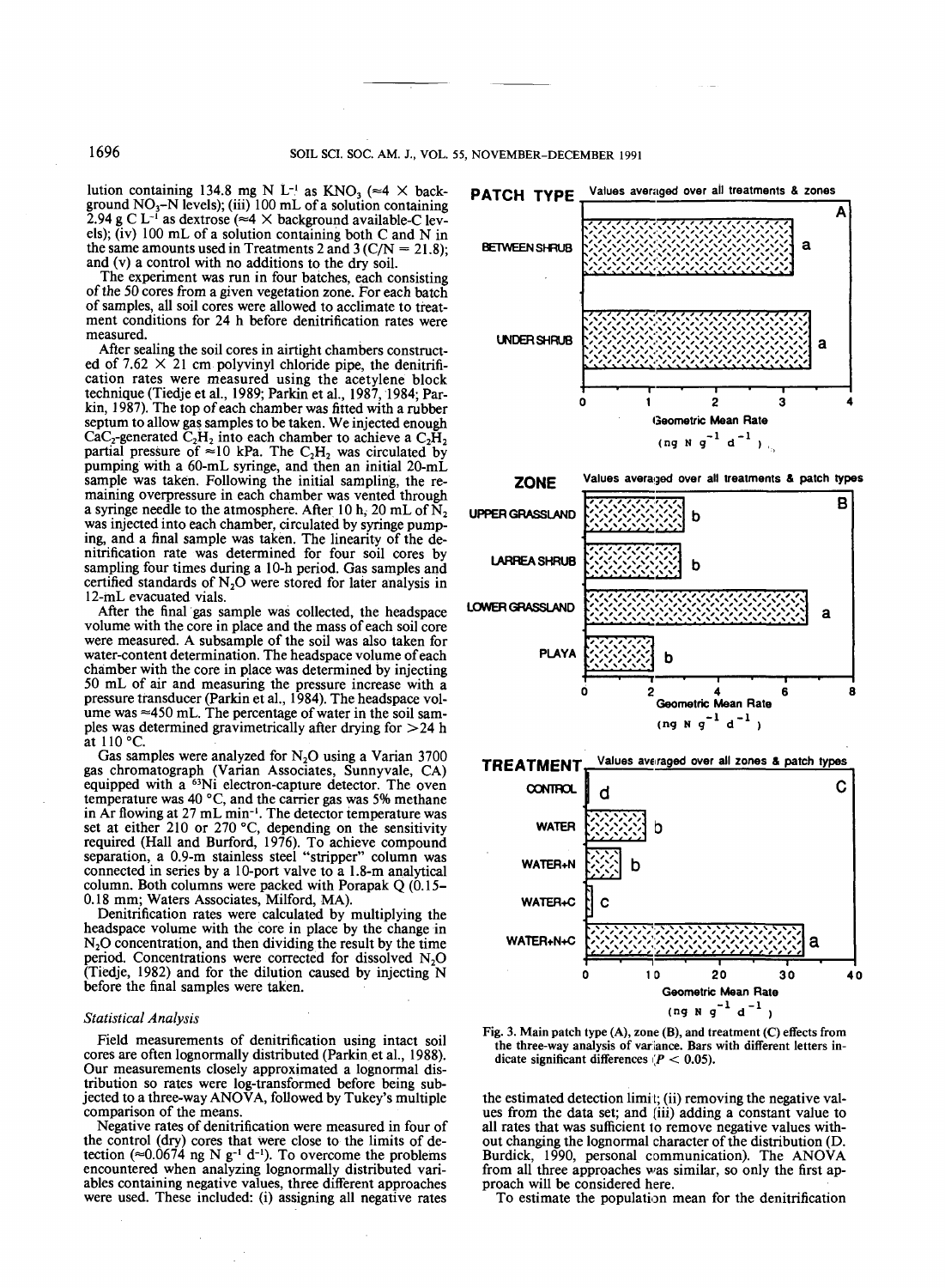

Fig. 4. Arithmetic mean denitrification rates (ng N g<sup>-1</sup> d<sup>-1</sup>) for all treatment-zone-patch type interactions. Bars are scaled logarithmically. Shaded bars are for samples under vegetation and unshaded bars are for samples taken between vegetation.

rates of the untransformed data, we used the uniformly minimum variance unbiased estimator (Gilbert, 1987), which is preferred when the coefficient of variation of the untransformed variable is  $>1.0$  (Parkin et al., 1988).

### **RESULTS**

The three-way ANOVA revealed that the main treatment and vegetation-zone effects were significant  $(P < 0.05)$ , and that the main patch-type effect (between or under vegetation) was not significant. All two-way interactions in the ANOVA were significant *(P <* 0.05), indicating that the effect of each factor on denitrification depended on the level of the other factors. The three-way interaction term in the ANOVA was not significant. Cores showed relatively linear denitrification rates during the 10-h incubation period, and the average coefficient of determination  $(r^2)$  for all four curves were 0.95 (Peterjohn, 1990).

The results for the main effects of the ANOVA are presented in Fig. 3. Geometric means are plotted in this figure because they are the measure of central tendency that is tested when lognormally distributed variables are log-transformed and subjected to ANOVA procedures (Snedecor and Cochran, 1972).

High concentrations of soil nutrients (islands of fertility) are often present under the canopy of desert plants. When denitrification rates were averaged across all treatments and vegetation zones, however, there was no significant difference between the rates measured in different soil patch types (i.e., soil beneath or between the canopy of vegetation; Fig. 3a). To determine if this result was due only to a differential response to the various treatments, a two-way ANO-VA was performed using the denitrification rates of soil cores that received only water. This also showed no significant island-of-fertility effect. The effect of patch type depended on the treatment and vegetation zone (Fig. 4). For example, when only the control cores were considered, the mean denitrification rates were lower under vegetation than in the exposed soil between vegetation. This was not the case for the other treatments.

When denitrification rates were averaged across all treatments and patch types, the rate in the lower grassland was significantly higher than the rates in any of the other vegetation zones (Fig. 3b). When only the soil cores that received water were considered, this effect was still significant *(P <* 0.05). In this case, the geometric mean of the denitrification rates in the lower grassland  $(21.55 \text{ ng N g}^{-1} \text{d}^{-1})$  was about twice the mean for the playa samples (10.39 ng N  $g^{-1}$  d<sup>-1</sup>), and about four times the geometric mean for both the creosotebush shrubland  $(5.56 \text{ ng N g}^{-1} \text{ d}^{-1})$  and upper grassland  $(5.21 \text{ ng N g}^{-1} \text{ d}^{-1})$ . The effect of the vegetation zone depended on the treatment and patch type (Fig. 4). For example, soils that received water  $+ C + N$ had the highest mean denitrification rate in the lower grassland vegetation zone. This pattern, however, was not seen consistently in other treatments.

When denitrification rates were averaged across all vegetation zones and patch types (between or under vegetation), the following treatment effects were significantly different: water +  $NO<sub>3</sub> + C$  >>> water  $+ NO_3$  = water  $\gg$  water  $+ C >$  control (Fig. 3c). The response of denitrification to the different treatments, however, depended on the vegetation zone and the vegetative patch type (Fig. 4). For example, the denitrification rate in the playa decreased or only slightly increased in response to the water  $+ C + N$ treatment (relative to the water treatment), whereas a large increase in the denitrification rate was observed in all other vegetation zones.

# **DISCUSSION**

The lack of a significant island-of-fertility effect on the rate of denitrification in this desert site was unexpected. Virginia et al. (1982) found a strong islandof-fertility effect for denitrification in a Sonoran Desert site, and Peterjohn (1990) found an island-of-fertility effect for the denitrification enzyme content in wet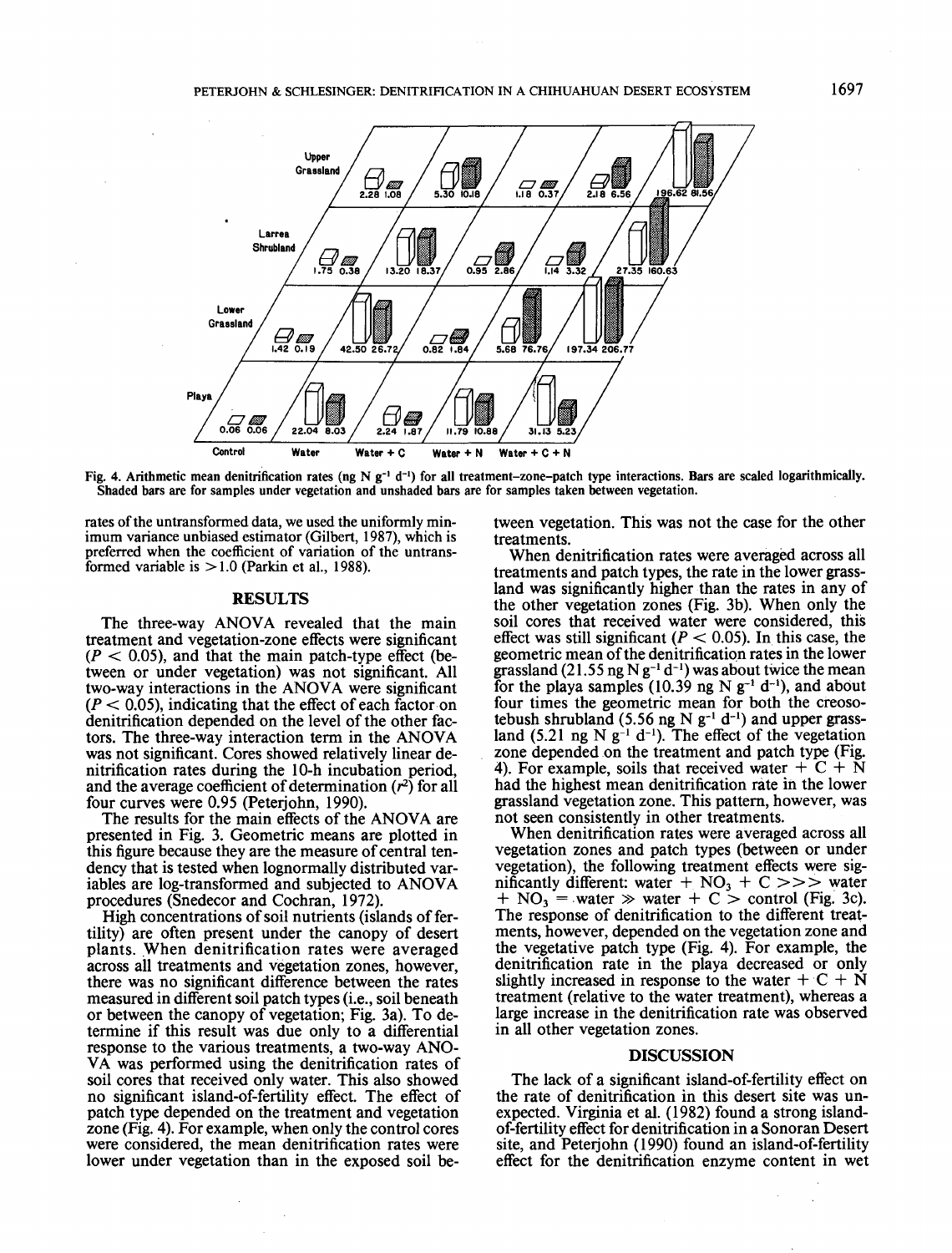soils from the Jornada. The study by Virginia et al. (1982) is probably an extreme case, since the shrub used was a N fixer, honey mesquite, and the differences in enzyme content found by Peterjohn (1990) do not reflect differences that can occur in enzyme activity. The exact reason for the lack of an island-of-fertility effect is unknown. It is likely, however, that the high spatial variability usually associated with field measurements of denitrification masked other differences (Folorunso and Rolston, 1984; Robertson and Tiedje, 1984; Burton and Beauchamp, 1984; Parkin et al., 1985, 1987). For example, when the denitrification rates for cores receiving only water were averaged, the coefficient of variation for the untransformed values was 130.32 and 107.61% for between and under vegetation, respectively.

The highest overall rate of denitrification was found in the lower grassland. It is the widest of the four vegetation zones, and therefore contributes the most to estimates of the denitrification rate for the entire site. It is interesting that the rates in the lower grassland were higher than those measured in the playa. The playa has a substantially higher nutrient and denitrification-enzyme content, and higher rates of potential mineralization and nitrification when compared with the other vegetation zones (Peterjohn, 1990). The differences between the playa and lower grassland may be due to texture-induced differences in soil water potential. The water potential of a soil, rather than the water content, regulates the degree of microbial activity (Skujins, 1984), and the water content required to achieve a typical wet-season water potential  $(-0.05 \text{ MPa})$  is three times higher in the playa ( $\approx$ 27%) than in the lower grassland ( $\approx$ 9%; Peterjohn, 1990). Therefore, the standard addition of water that was made to all cores (100mL) resulted in large differences in water availability and microbial activity in these zones.

The main treatment effects reveal several important properties about denitrification at this desert site. First, the control (dry) soil cores had significantly lower rates of denitrification than those that received water. This indicates that denitrification is limited by the availability of water, and that only very low rates can be expected during the dry season. Secondly, the addition of a large amount of available C in addition to water significantly decreased the rate of denitrification when compared with the addition of water alone. This indicates that microbial immobilization of available N caused denitrification to be N-limited in the presence of abundant available C. Laboratory experiments have demonstrated that added C decreases the production of denitrifying enzymes in these soils (Peterjohn, 1990), so it is likely that the decrease observed in the field cores was due to an inhibition of denitrifying enzyme production. Thirdly, no significant difference was found between the rate of denitrification in cores receiving water  $+$  N and those receiving water alone. This indicates that denitrification in wet soils is not limited by the availability of  $NO<sub>3</sub>$ . Finally, soil cores that received water  $+ C + N$ had significantly higher rates of denitrification, when averaged across all vegetation zones and patch types, than all other treatments. This indicates that there is

a strong C/N interactive effect that controls the rate of denitrification at this desert site.

To synthesize the results for the main treatment effects, we offer a conceptual model that is consistent with the results of the factorial experiment (Fig. 5). The model relates the denitrification rate to the ratio of available C to available: N, and is divided into three regions: (i) a region where the C/N ratio is low and microbial growth and activity is limited by the availability of  $\check{C}$ ; (ii) a region where the  $C/N$  ratio is high and microbial growth and activity is limited by N availability; and (iii) a region where neither  $C$  or  $N$ availability limit microbial growth and activity. In this experiment it appears that denitrification in the wet soil cores was strongly limited by available C. This theory is supported by the lack of any N limitation on denitrification and the observed increase in the denitrification rate when both C and N were added to the soil. The low denitrification rate observed when water  $+ C$  was added to soil cores was probably due to a N limitation of denitrification caused by vigorous microbial immobilization of available N in the presence of abundant C (i.e., high C/N ratio). The average  $C/N$  ratio in these soils is 8.0 (Peterjohn, 1990).

Factors controlling denitrification in Sonoran Desert soils have been investigated in both laboratory and field studies (Westerman and Tucker, 1978,1979). In a laboratory experiment, soils from three depths were incubated at two temperatures for 5, 10, or 15 d under different combinations of N, C, and moisture contents (Westerman and Tucker 1978). In these experiments, N was added in the form of KNO<sub>3</sub> and available C was added in the form of glucose. The soils were incubated in unsealed containers, allowing them to experience a drying cycle. In these soils, N loss increased 16% when the temperature was increased from 27 to 37 °C, and increased 22% when C was added along with supplementary N, even though the C/N ratio was 150. Immobilization of N was also enhanced by the addition of C. Other factors had little effect on N losses.

In a separate laboratory experiment, Westerman and Tucker (1978) investigated the effect of a range of C/ N ratios (10 to 45) on the fate of <sup>15</sup>N after 5-d incubations at 37 °C and 8% moisture content. In this experiment, increasing the C/N ratio was found to enhance microbial immobilization of N and decrease the pool of available NO,. Surprisingly, however, increasing the C/N ratio did not decrease N loss. This result, and the enhanced N loss from the first experiment when the C/N ratio was 150, contrast strongly with our observations in the Chihuahuan Desert, where additions of C alone always reduced the rate of denitrification.

In a field study conducted by Westerman and Tucker  $(1979)$ , varying amounts and forms of  $15N$  were added to isolated soil columns either alone or in combination with wheat *(Triticum aestivum* L.) straw. The soil cores were incubated in situ for either 3 or 12 mo. During this experiment, most of the rainfall (32.5 mm) and N loss occurred during about the first 3 mo. This indicates that N loss was closely associated with water availability. Loss of added N varied from 73 to 94% when only inorganic N was added. Additions of wheat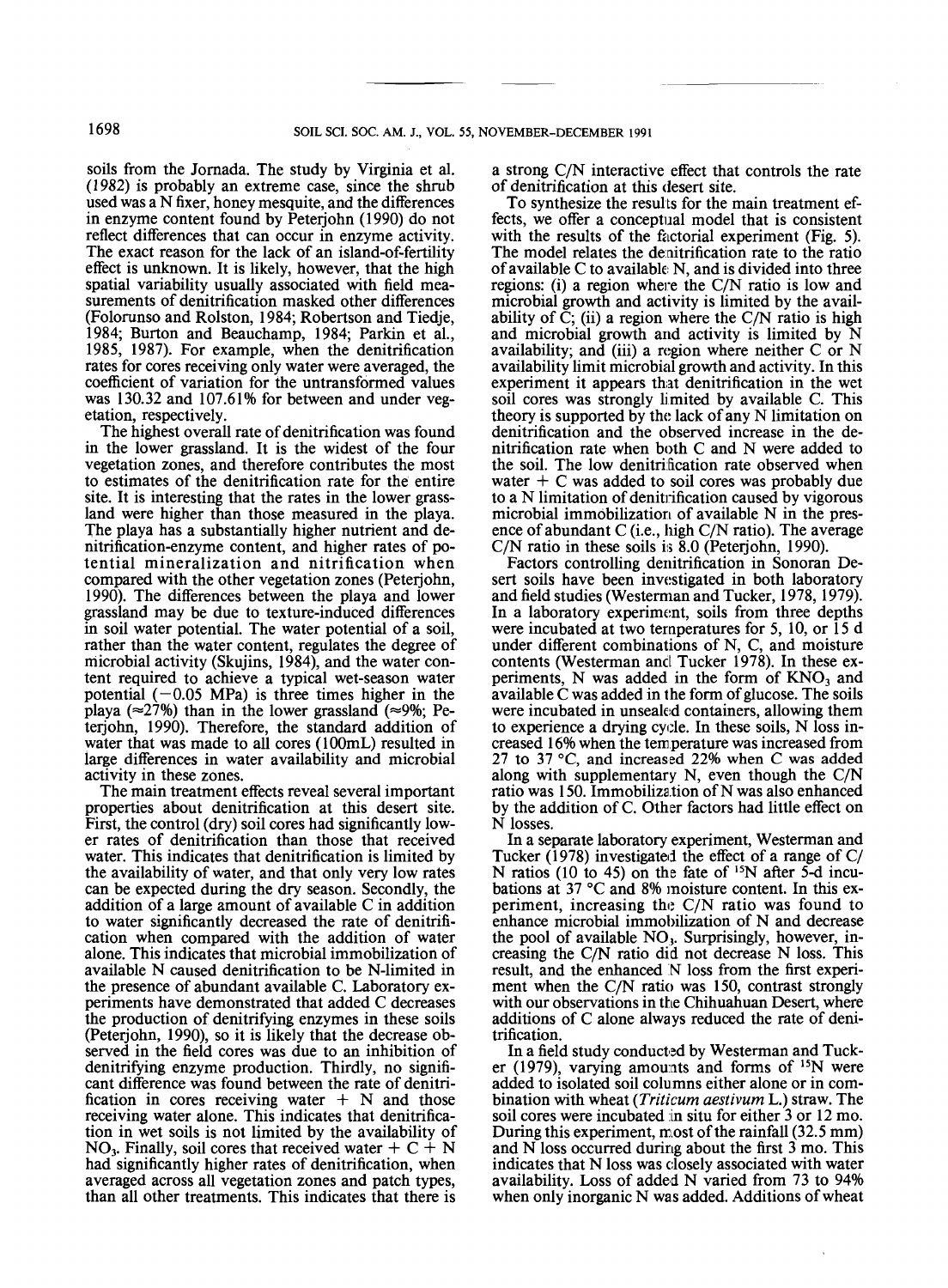

**Fig. 5. Conceptual model to explain the main treatment effects of the factorial experiment.**

straw lowered N losses due to enhanced immobilization of N.These results are similar to our observations in the Chihuahuan Desert.

Thus, studies in both the Sonoran and Chihuahuan Deserts found that water is an important factor limiting denitrification, and that a  $\overline{C/N}$  interaction appears to have a significant effect on denitrification. The exact nature of this interactive effect varies, however, and may depend on the nature of the soil, C source, and the experimental conditions.

Unlike desert ecosystems, forest ecosystems often have enhanced denitrification rates associated with NO3 additions (Groffman and Tiedje, 1989, Melillo et al., 1983, Robertson and Tiedje, 1988,. Robertson et al., 1987, Davidson and Swank, 1987). Only one study (Davidson and Swank, 1987), however, has experimentally investigated factors other than  $NO<sub>3</sub>$ . This study found a strong N limitation and flooding (aeration) effect, and, except in soils with low C and high available N, only a small response to added C. Relative to desert ecosystems, most forest soils have higher C/ N ratios (Post et al., 1985). So the limitation of denitrification by the availability of N in forests is in agreement with our conceptual model, and suggests that the model might apply across ecosystems.

In addition to investigating the factors that limit denitrification in a Chihuahuan Desert ecosystem, the results from this factorial experiment were used to compare denitrification rates in different terrestrial ecosystems (Table 1). Although few measurements have been made, it appears that young, aggrading ecosystems and coniferous forests tend to have lower denitrification rates than do recently disturbed forests, mature forests, and desert ecosystems (Groffman and Tiedje, 1989; Robertson and Tiedje, 1984; Robertson et al., 1987; Robertson and Tiedje, 1988; Virginia et al., 1982; this study). It is interesting to note that, when denitrification occurs in desert ecosystems, it takes place at rates comparable to more nutrient rich, temperate ecosystems.

Frequent periods of rapid wetting and drying are typical in desert soils (Parker et al., 1983; Young and Nobel, 1986; Schlesinger et al., 1987) and may account for the high denitrification rates exhibited in relatively nutrient poor desert soils. Freshly wetted soils often

**Table 1. Comparison of the range of mean denitrification rates in different terrestrial ecoystems.**

| <b>Mean Rate</b>         | Ecosystem                      | <b>Conditions</b>      | <b>References</b>                                                    |  |
|--------------------------|--------------------------------|------------------------|----------------------------------------------------------------------|--|
| ng N<br>$cm^{-2} h^{-1}$ |                                |                        |                                                                      |  |
| 32.9                     | <b>Chihuahuan Desert</b>       | $31.5 \text{ mm H}2$   | This study                                                           |  |
| $2.0 - 116.0$            | Sonoran Desert                 | 50 mm H <sub>2</sub> O | Virginia et al.,<br>1982                                             |  |
| $0.2 - 3.5$              | Temperate old field            | unamended              | Robertson et al.,<br>1988                                            |  |
| $0.6 - 115.4$            | Temperate<br>hardwood forest   | unamended              | Robertson and<br>Tiedie, 1984<br>Groffman and<br><b>Tiedje, 1989</b> |  |
| $0.7 - 5.1$              | Temperate<br>coniferous forest | unamended              | Robertson et al.,<br>1987                                            |  |
| $<$ 4.7-22.2             | Tropical rain forest           | unamended              | Robertson and<br>Tiedie, 1988                                        |  |

**Table 2. Weighted average estimate of the annual dentriflcation rate.**

| Zone                                                             | Ratet                                                                                    | Weightingt<br>factor | Rate $\times$<br>weighting<br>factor |
|------------------------------------------------------------------|------------------------------------------------------------------------------------------|----------------------|--------------------------------------|
|                                                                  | $\mathbf{k} \mathbf{g} \mathbf{N} \mathbf{h} \mathbf{a}^{-1} \mathbf{v} \mathbf{r}^{-1}$ |                      |                                      |
| Upper grassland                                                  | 2.31                                                                                     | 0.1977               | 0.46                                 |
| Creosote bush shrubland                                          | 4.28                                                                                     | 0.1744               | 0.75                                 |
| Lower grassland                                                  | 10.48                                                                                    | 0.5465               | 5.73                                 |
| Playa                                                            | 3.47                                                                                     | 0.0814               | 0.28                                 |
| Weighted average $= 7.22$ kg N ha <sup>-1</sup> vr <sup>-1</sup> |                                                                                          |                      |                                      |

**t Uniformly minimum variance unbiased estimates of denitrification rates for cores that received only water.**

*ffhe* **relative width of each zone.**

**§ Calculation assumes a 3-mo wet season and constant denitrification rate.**

have high N and C availability (van Screven, 1967; Sorensen, 1974; Kieft et al., 1987) and associated high rates of denitrification (Myers and McGarity, 1971; Patten et al., 1980; Groffmann and Tiedje, 1988). The results from this study apply only to denitrification in freshly wetted soils, but we believe that significant denitrification in desert ecosystems occurs only after rainfall.

# **ESTIMATED ANNUAL DENITRIFICATION RATE**

The annual denitrification rate for the study site was estimated using the weighted average of the universal minimum variance unbiased estimator (Parkin et al., 1988; Gilbert, 1987) for the areal rates of each vegetation zone. Only soil cores that received water were used, and the weighting factor was the relative width of each vegetation zone (Wierenga et al., 1987). Since >50% of the annual precipitation at this site occurs in a 3-mo interval, the value was prorated by the length of the rainy season. The final estimate was 7.22 kg N  $ha^{-1}$  yr<sup>-1</sup> (Table 2) and is consistent with a recent estimate of the lower limit for total N loss from the deserts of the southwestern USA  $(2.32 \text{ kg N ha}^{-1} \text{ yr}^{-1})$ ; Peterjohn and Schlesinger, 1990). Estimated denitrification is about three times the annual dissolved-N inputs to this site  $(2.84 \text{ kg N} \text{ ha}^{-1} \text{ yr}^{-1})$ ; Schlesinger, 1990 unpublished data), but the values for N input do not include particulate-N deposition or biological N fixation. Crawford and Gosz (1982) considered 10 kg  $N$  ha<sup>-1</sup> yr<sup>-1</sup> as a reasonable estimate for N input to deserts from all sources, which, if true for the Jornada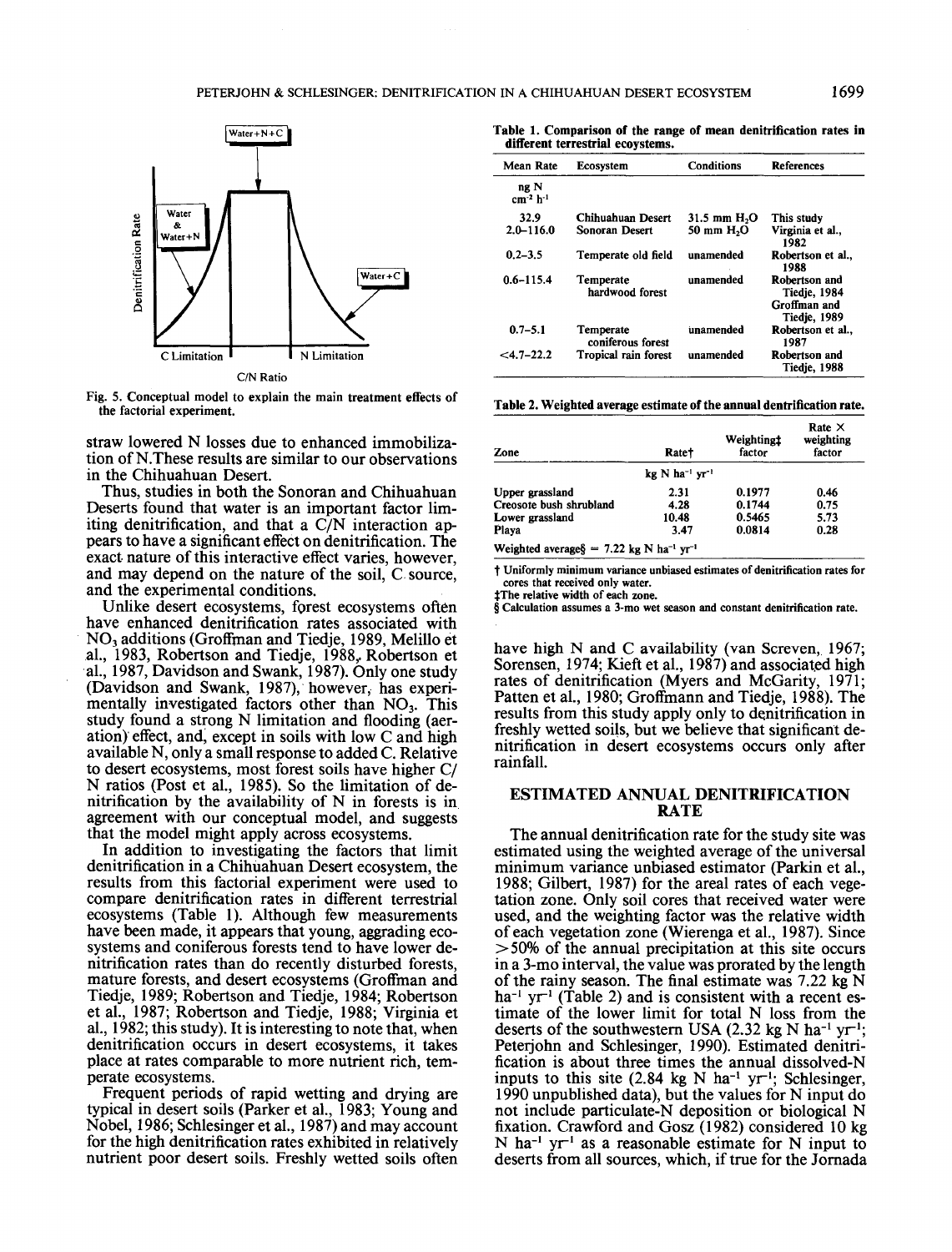site, implies that denitrification losses may account for 70% of N inputs. Thus, denitrification appears to be an important pathway of N loss from this Chihuahuan Desert ecosystem. The actual magnitude and significance of denitrification at this desert site, however, will not be known conclusively until this process has been monitored in the field for several years.

# **ACKNOWLEDGMENTS**

We thank L. Yungk, L. Huenneke, J. Anderson, F. Fisher, and W. Whitford for field and laboratory support. Valuable technical assistance was provided by T. Parkin, D. Livingstone, and P. Matson. Lisa D. Schlesinger provided valuable editorial comments. Financial support came from an NSF Dissertation Improvement Award (BSR-87-15128), and NSF Grant BSR-88-11160. This study is a contribution of the Jornada LTER program.

#### **REFERENCES**

- Barth, R.C., and J.O. Klemmedson. 1978. Shrub-induced spatial<br>patterns of dry matter, nitrogen, and organic carbon. Soil Sci. Soc.<br>Am. J. 42:804–809.<br>Bowden, W.B. 1986. Gaseous nitrogen emissions form undisturbed
- 
- Bowden, w.b. 1780. Gasebus mulger einststons form understand ecosystems: An assessment of their impacts on local<br>and global nitrogen budgets. Biogeochem. 2:249–279.<br>Brown, L.R., W.U. Chandler, A. Durning, C. Flavin, L. Hei
- the acetylene blockage of nitrous oxide reduction to measure de-<br>nitrification. Can. J. Soil Sci. 64:555-562.<br>Charley, J.L., and N.E. West. 1975. Plant-induced soil chemical
- patterns in some shrub-dominated semi-desert ecosystems of<br>Utah. J. Ecol. 63:945-964.<br>Charley, J.L., and N.E. West. 1977. Micro-patterns of nitrogen min-
- eralization activity in soils of some shrub-dominated semi-desert<br>ecosystems of Utah. Soil Biol. Biochem. 9:357-365.
- Cicerone, R.J. 1987. Changes in stratospheric ozone. Science (Wash-
- 
- Cicerone, K.J. 1967. Changes in survey heave vertex extensions.<br>
Ington, DC, 237:35-42.<br>
Crawford, C.S., and J.R. Gosz. 1982. Desert ecosystems: Their re-<br>
sources in space and time. Environ. Conserv. 9:181-195.<br>
Davidson,
- 
- 
- cation in soils from mature and disturbed southeastern hardwood<br>forests. For. Sci. 33:135-144.<br>Dickinson, R.E., and R.J. Cicerone. 1986. Future global warming<br>from atmospheric trace gases. Nature (London) 319:109-115.<br>Eman
- Folorunso, O.A., and D.E. Rolston. 1984. Spatial variability of fieldmeasured denitrification gas fluxes. Soil Sci. Soc. Am. J. 48:1214-1219.
- Gilbert, R.O. 1987. Statistical methods for environmental pollution
- monitoring. Van Nostrand Reinhold Co., New York.<br>The Contribution of the Control of Control of Control Control Control Control Control Control Control Control Control Control Control Rio Grande Historical Soc., Las Cruces,
- morphology in the Basin and Range area of southern New Mexico Guidebook to the Desert Project. Mem. 39. N.M. Bur. Mines Miner. Resour., Socorro.
- Groffman, P.M., and J.M. Tiedje. 1988. Denitrification hysteresis during wetting and drying cycles in soil. Soil Sci. Soc. Am. J.<br>52:1626–1629.
- Groffman, P.M., and J.M. Tiedje. 1989. Denitrification in north temperate forest soils: Spatial and temporal patterns at the land-
- scape and seasonal scales. Soil Biol. Biochem. 21:613-620.<br>Hall, K.C., and J.R. Burford. 1976. Detection of nitrous oxide at<br>ambient atmospheric concentrations. p. 55-56. In Annu. Rep.<br>Agric. Res. Counc., Letcombe Lab., Wa gland.
- Kieft, T.L., E. Soroker, and M.K. Firestone. 1987. Microbial biomass response to a rapid increase in water potential when dry soil<br>is wetted. Soil Biol. Biochem. 19:119-126.
- 
- Klubek, B., and J. Skujins. 1981. Gaseous nitrogen losses from <sup>15</sup>N-<br>ammonium and plant material amended Great Basin desert sur-<br>face soils. Geomicrobiol. J. 2:225–236.<br>Kunkel, K.E., N.R. Malm, and R.A. Earl. 1988. Climat
- Lajtha, K. 1987. Nutrient reabsorption efficiency and the response to phosphorus fertilization in the desert shrub Larrea tridentata (D.C.) Cov. Biogeochemistry 4:265-276. Lajtha, K., and W.H. Schlesinger. 1988. The biogeochemistry of
- phosphorus cycling and phosphorus availability along a desert<br>chronosequence. Ecology 69:24–39.<br>Manabe, S., and R.T. Wetherald. 1986. Reduction in summer soil
- wetness induced by an increase in atmospheric carbon dioxide.<br>Science (Washington, DC) 232:626-628.<br>Melillo, J.M., J.D. Aber, P.H. Steudler, and J.P. Schimel. 1983.
- Denitrification potentials in a successional sequence of northern<br>hardwood forest stands. Ecol. Bull. 35:217-228.
- Myers, R.J.K., and J.W. McGarity. 1971. Factors influencing high denitrifying activity in the subsoil of solodized solonetz. Plant<br>Soil 35:145-160.<br>Parker, L.W., J. Miller, Y. Steinberger, and W.G. Whitford. 1983.
- Soil respiration in a Chihuahuan desert rangeland. Soil Biol.<br>Biochem. 15:303-309.
- 
- Biochem. 15:303–309.<br>
Parkin, T.B. 1987. Soil microsites as a source of denitrification variability. Soil Sci. Soc. Am. J. 51:1194–1199.<br>
Takin, T.B., H.F. Kaspar, A.J. Sexstone, and J.M. Tiedje. 1984. A<br>
gas-flow soil cor
- 
- and nitrogen-15 methods. Soil Sci. Soc. Am. J. 46:94-99.<br>Parkin, T.B., J.L. Starr, and J.J. Meisinger. 1987. Influence of sample
- size on measurement of soil denitrification. Soil Sci. Soc. Am. J. 51:1492-1501.
- Patten, D.K., J.M. Bremner, and A.M. Blackmer. 1980. Effects of drying and air-storage of soils on their capacity for denitrification of nitrate. Soil Sci. Soc. Am. J. 44:67-70.<br>Peterjohn, W.T. 1990. Nitrogen loss from desert ecosystems in the
- southwestern United States. Ph.D. diss. Duke Univ., Durham, NC (Diss. Abstr. 91–13437).<br>Peterjohn, W.T., and W.H. Schlesinger, 1990. Nitrogen loss from
- deserts in the southwestern United States. Biogeochemistry
- 10:67-79.<br>
Post, W.M., J. Pastor, P.J. Zinke, and A.G. Stangenberger. 1985.<br>
Global patterns of soil nitrogen storage. Nature (London)<br>
317:613-616.<br>
A M. Huston F.C. Evans, and J.M. Tiedje. 1988.
- 
- Robertson, G.P., M.A. Huston, F.C. Evans, and J.M. Tiedje. 1988.<br>Spatial variability in a successional plant community: Patterns of<br>nitrogen availability. Ecology 69:1517–1524.<br>Robertson, G.P., and J.M. Tiedje. 1988. Defo
- Robertson, G.P., and J.M. Tiedje. 1984. Denitrification and nitrous<br>oxide production in successional and old-growth Michigan forests.<br>Soil Sci. Soc. Am. J. 48:383-389.<br>Robertson, G.P., P.M. Vitousek, P.A. Matson, and J.M.
- 1987. Denitrification in a clearcut Loblolly pine (*Pinus taeda* L.)<br>plantation in the southeastern U.S. Plant Soil 97:119–129.
- plantation in the southeaster of U.S. Flant Southern H. P. 25.<br>Romey, E.M., A. Wallace, and R.B. Hunter. 1978. Plant response<br>to nitrogen fertilization in the northern Mohave Desert and its<br>relationship to water manipulati Ser. 9. Dowden, Hutchingson and Ross, Stroudsburg, PA.<br>Schlesinger, W.H., P.J. Fonteyn, and G.M. Marion. 1987. Soil mois-
- ture content and plant transpiration in the Chihuahuan Desert of
- New Mexico. J. Arid Environ. 12:119-126.<br>Schlesinger, W.H., J.F. Reynolds, G.L. Cunningham, L.F. Huenneke, W.M. Jarrell, R.A. Virginia, and W.G. Whitford. 1990. Biological feedbacks in global desertification. Science (Washington, DC) 247:1043-1048.
- Sharifi, M.R., F.C. Meinzer, E.T. Nilsen, P.W. Rundel, R.A. Virginia, W.M. Jarrell, D.J. Herinan, and P.C. Clark. 1988. Effect of manipulation of water and nitrogen supplies on the quantitative mampuration of water and fittrogen supplies on the quantitative<br>phenology of *Larrea tridentata (creosotebush)* in the Sonoran Desert of California. Am. J. Bot. 75:1163-1174.<br>Skujins, J. 1984. Microbial ecology of desert
- 
- Skujins, J., and B. Klubek. 1978. Nitrogen fixation and cycling by blue-green algae-lichen-crusts in arid rangeland soils. Ecol. Bull.<br>26:164-171.